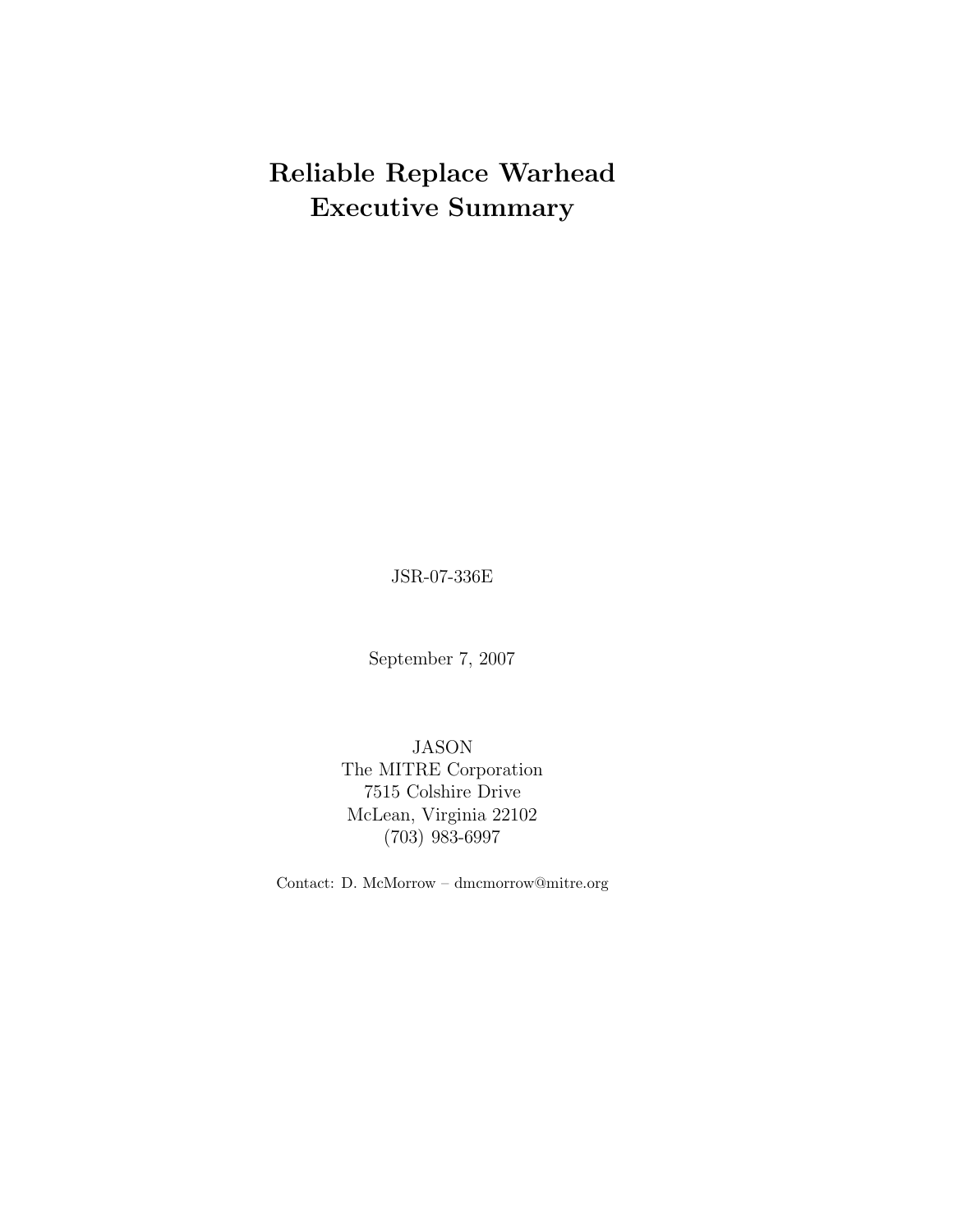## **1 SUMMARY**

#### **1.1 Abstract**

NNSA tasked JASON to conduct a technical review of the Reliable Replacement Warhead (RRW), with a focus on the LLNL/Sandia design, now called WR1. This report summarizes our findings and recommendations. The design of a new warhead, without new nuclear explosive tests, relies on the scientific connections and traceability of that design to (1) the legacy nuclear explosive test data, (2) established physics, and (3) new and ongoing experiments. The WR1 design is pursued with these principles in mind, but certification is not yet assured. The certification plan presented needs further development. For example, additional experiments and analyses are needed that explore failure modes, and assess the impact on performance of new manufacturing processes. Substantial work remains on the physical understanding of the surety mechanisms that are of high priority to the RRW program. Establishing that the case for confidence in any RRW has been satisfactorily made will require a new peer review process. In addition to certification issues, it is too early to assess how the WR1 will impact the modernization and streamlining of NNSA's production complex.

1

#### **1.2 Study Charge**

NNSA tasked JASON to conduct a technical review of the Reliable Replacement Warhead (RRW) program from January to September 2007. The updated charge of May 4, 2007 is as follows: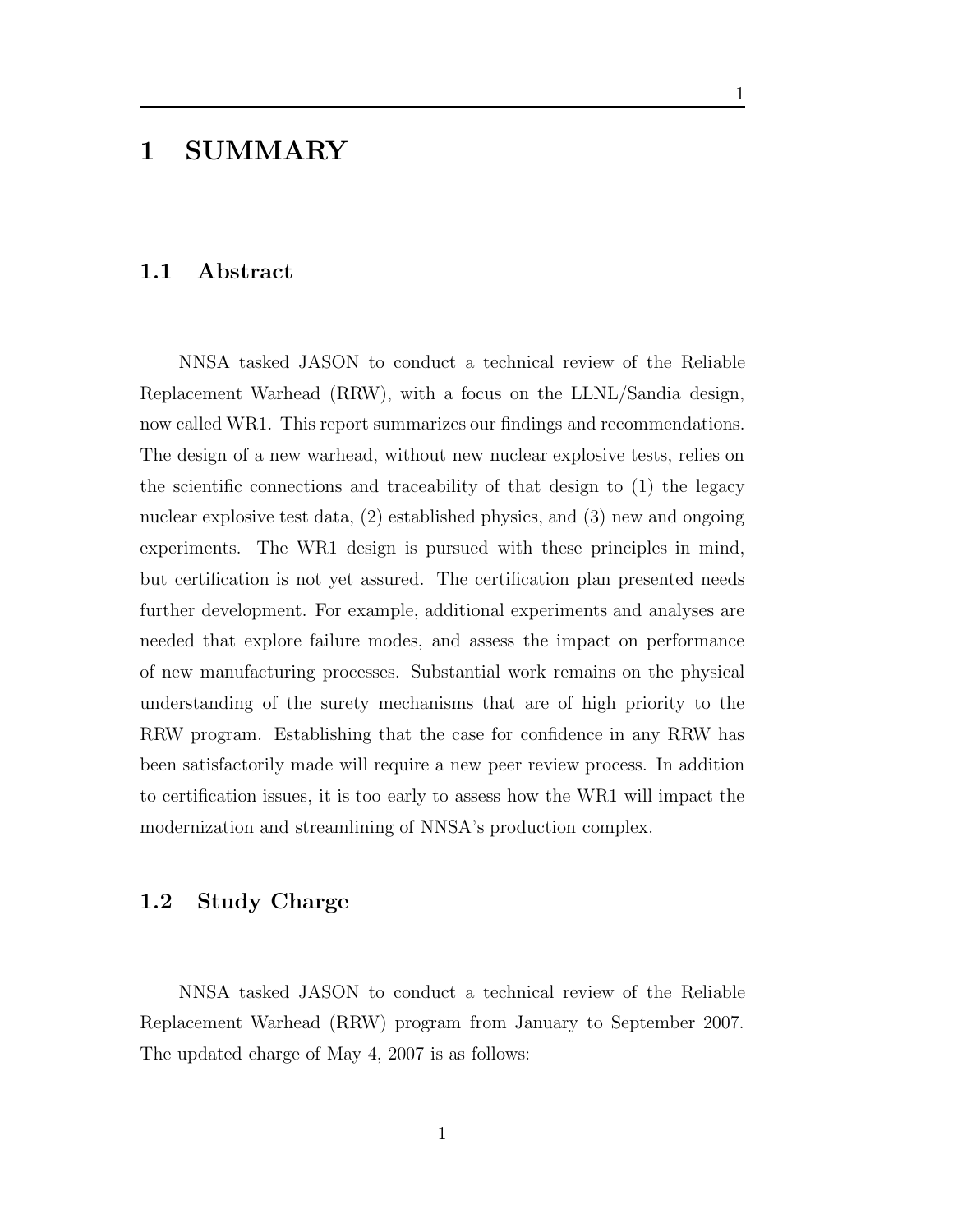- 1. Review the competing RRW weapons system designs currently being done by LANL and LLNL. This review should include an analysis of the competing designs from each of the laboratories and should consider the inter-lab peer review process that was employed.
- 2. Evaluate the NNSA/Navy recommended design as of May 1,2007 to understand and affirm that this particular design
	- will meet the military characteristics (MCs) as defined by the Department of Defense and Congress,
	- that the device design encompasses the essential safety and use control features,
	- that there are design features built in to ensure that the warhead will age gracefully and not require refurbishment for several decades,
	- that the planned peer review process is credible.
- 3. Other key issues for inclusion in the review document include the relationship between the manufacturing processes, the new materials to be used in the device, the capabilities and capacity of the transformed Nuclear Weapons Complex. Given the progress to date, is it possible to establish whether the latest design plans are consistent with modernization and streamlining of the NNSA's production complex?
- 4. The RRW review document will comment on the JASON's level of confidence that the existing and planned science base is sufficient to certify the RRW weapons system without nuclear testing. In this context, certification is defined as the process in which predictions of RRW performance and other required attributes are traceable to established physics, to results of experiments, existing or planned, and to the legacy underground test database. If this science base is currently insufficient, the report will identify steps that JASON recommends will be required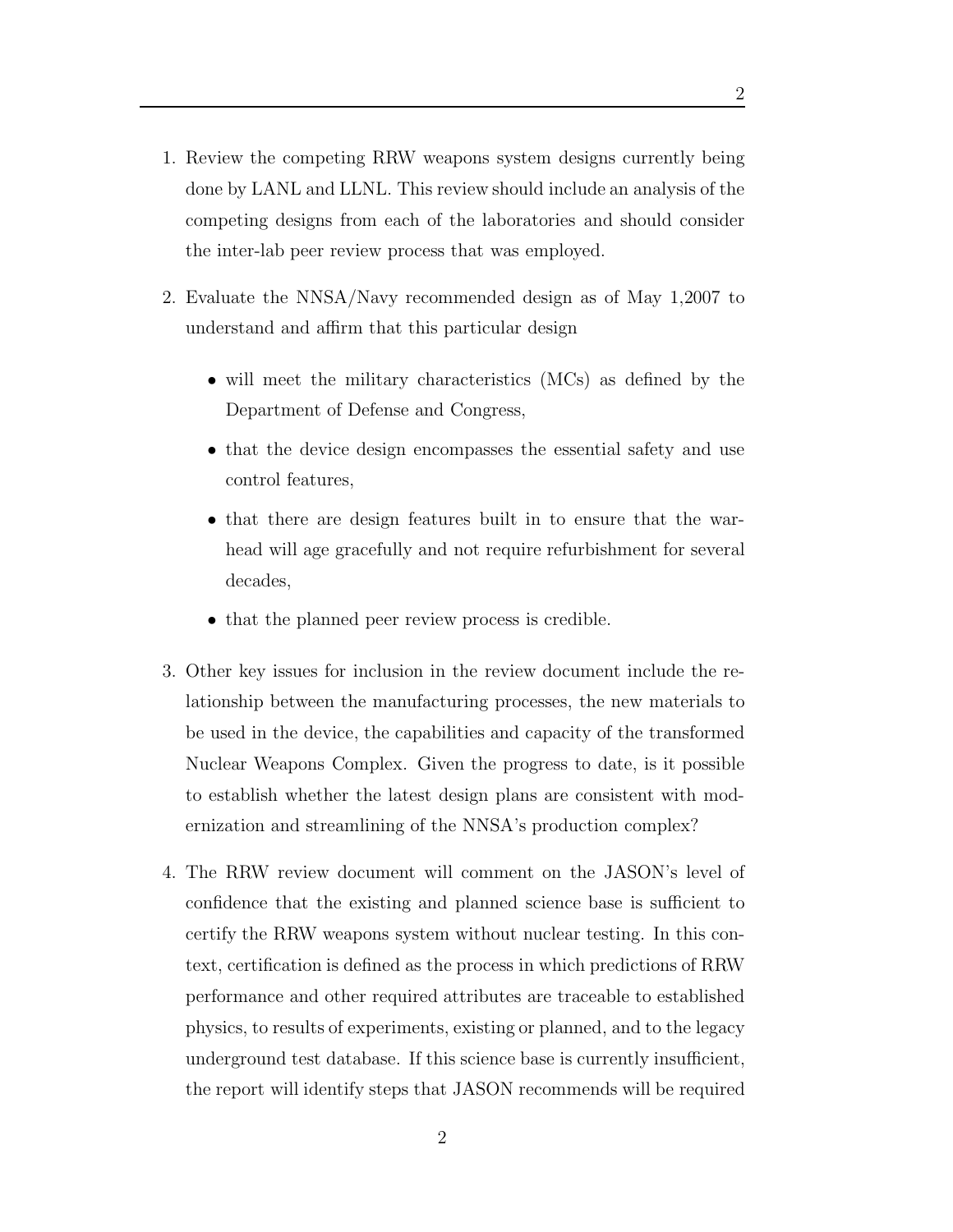to achieve a threshold for certification. Finally, the report must include a discussion of the fundamental premise of the RRW initiative, that a replacement nuclear warhead can be designed, produced and certified for use without the need for a nuclear weapons test, and that it can be deployed in the intended delivery systems.

JASON was not asked to assess the merits of the RRW program relative to other options, such as life-extension programs.

The study began with presentations on the competing RRW designs in July 2006. These were followed in January 2007 by in-depth presentations on both designs, including the proposed surety features as well as a summary of the interlab peer reviews. An interim report was submitted to NNSA in February 2007 describing the JASON assessment of the two RRW designs (Task 1 in the charge) and posing questions for the Summer 2007 JASON study. In March 2007, NNSA chose the LLNL/Sandia design as the basis for the RRW design (subsequently called WRl) and directed that further design iterations target Navy delivery platforms. In June 2007 the LLNL/Sandia RRW project team briefed JASON and provided detailed design information. Presentations were also delivered on the inter-lab peer review process.

The WRl design derives from tested systems. The nuclear-explosive package and the ancillary non-nuclear supporting systems have been sized so as to fit into the three missile systems (with some minor modifications) of the Navy and the Air Force. The design includes features intended to enhance the safety of the weapon in abnormal environments such as fires. In addition, new features are incorporated to preclude unauthorized use.

This report summarizes the JASON response to the NNSA charge. In Section 1.3, we address Task 4 in the Charge by summarizing our understanding of nuclear weapons performance and the challenge of fielding any new device without a new nuclear explosive test. The particular challenges to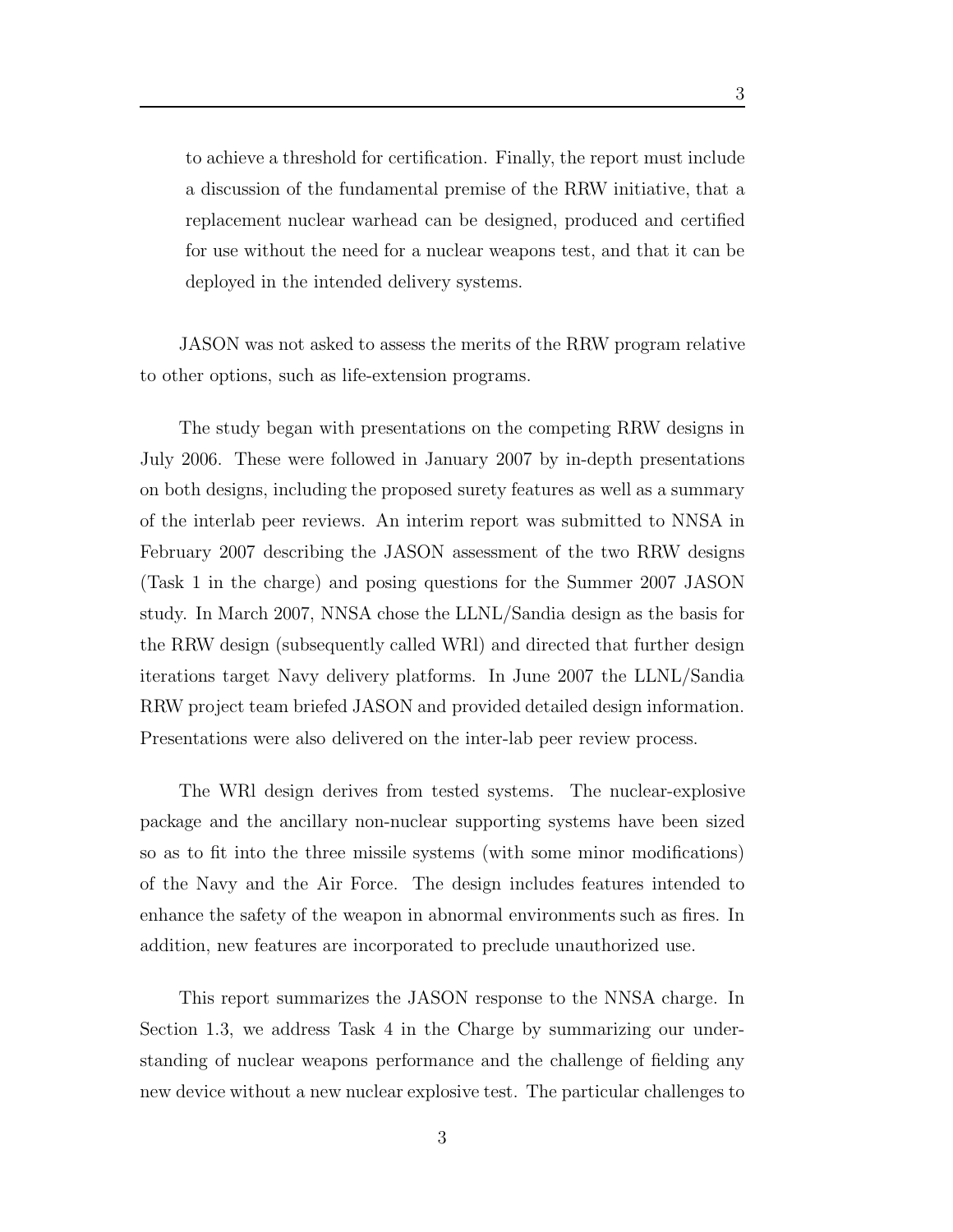certification for WR1 (Task 2) are addressed in Section 1.4, where we make specific recommendations. We were not shown material on cost or schedule sufficient to establish the impact of WR1 on the nuclear weapons complex (Task 3).

#### **1.3 Confidence and Certification for RRW Designs**

The basis for assessing the confidence required for certification of any RRW design is that used for the current stockpile: quantification of margins and uncertainties (QMU). Each stage of nuclear weapon function is assessed, and performance margins (M) and uncertainties (U) are estimated from analysis of nuclear and non-nuclear tests and simulations. In order to establish this confidence in any RRW design, the objective is to achieve high values of the ratio M/U.

The process of certification can be divided into two parts. For nonnuclear components, such as the electrical or gas-transfer systems, it is possible to qualify the components and ultimately certify the system through a process of engineering tests and analyses. In contrast, the performance of the nuclear explosive package must be assessed through the use of simulation tools informed by experimental results, including previous nuclear explosive tests. The JASON study largely focused on this second aspect of certification.

The Stockpile Stewardship Program has led to continuing progress in the understanding of basic weapons physics. Simulation combined with theoretical advances and experiments is providing important insights. Even though simulation capability has substantially improved, the domain of validity of simulations remains an issue.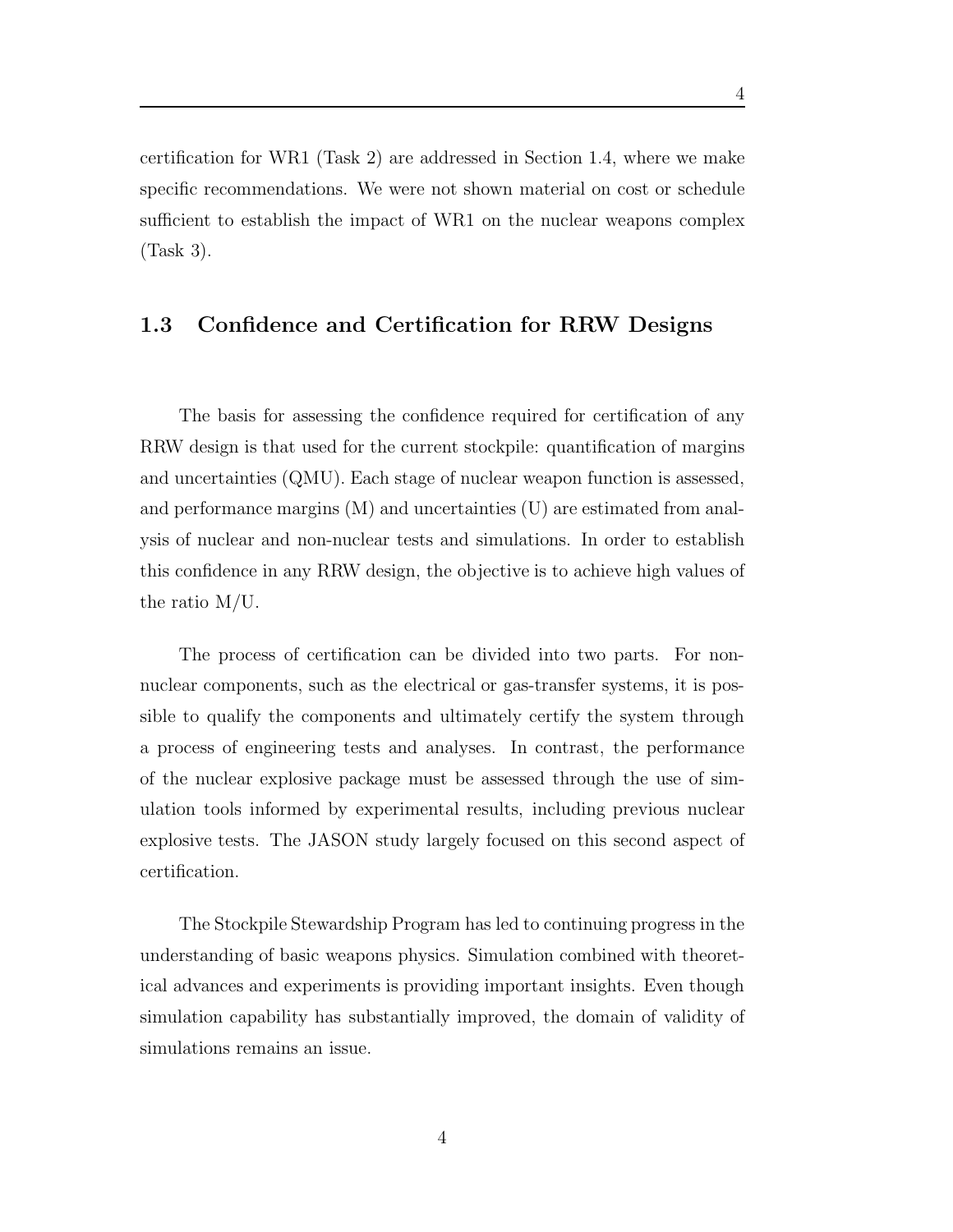For the purpose of weapons simulations, codes are largely calibrated to data from experiments and legacy nuclear explosive tests. A concern remains, however, that even though codes can reproduce the performance of previously tested weapons, it is not yet possible to quantify how well excursions from a tested design can be modeled and predicted. For this reason, the reliability of the stockpile is assessed by requiring that any proposed changes (such as those made in a life-extension program) are validated using non-nuclear or zero-yield (sub-critical) nuclear experiments, that the simulations are consistent with archival nuclear explosive tests, and, ideally, that changes do not decrease  $M/U$ . This approach has been successfully applied to assess the consequences of specific departures from the legacy stockpile. A notable example is the recent work that improved understanding of plutonium aging on the performance of primaries. Another significant example is the certification of pits manufactured by a new process.

Successful certification, both for the legacy stockpile and RRW designs, is a process in which predictions of performance and other required attributes are traceable to established physics, to results of existing or newly designed experiments, and to the legacy nuclear explosive test data. The uncertainties associated with these predictions must be acceptably smaller than the corresponding required margins, and must be similarly traceable.

The absence of new nuclear explosive testing increases the need for experiments, computational tools, and improved scientific understanding of the connection of the results from such experiments and simulations to the existing nuclear explosive test data. Even when suitably validated simulations can predict device failure, and provide reliable estimates of margins and uncertainties, a continued non-nuclear experimental basis will be required for certification of any new design. This is especially true at the present time for the RRW surety features.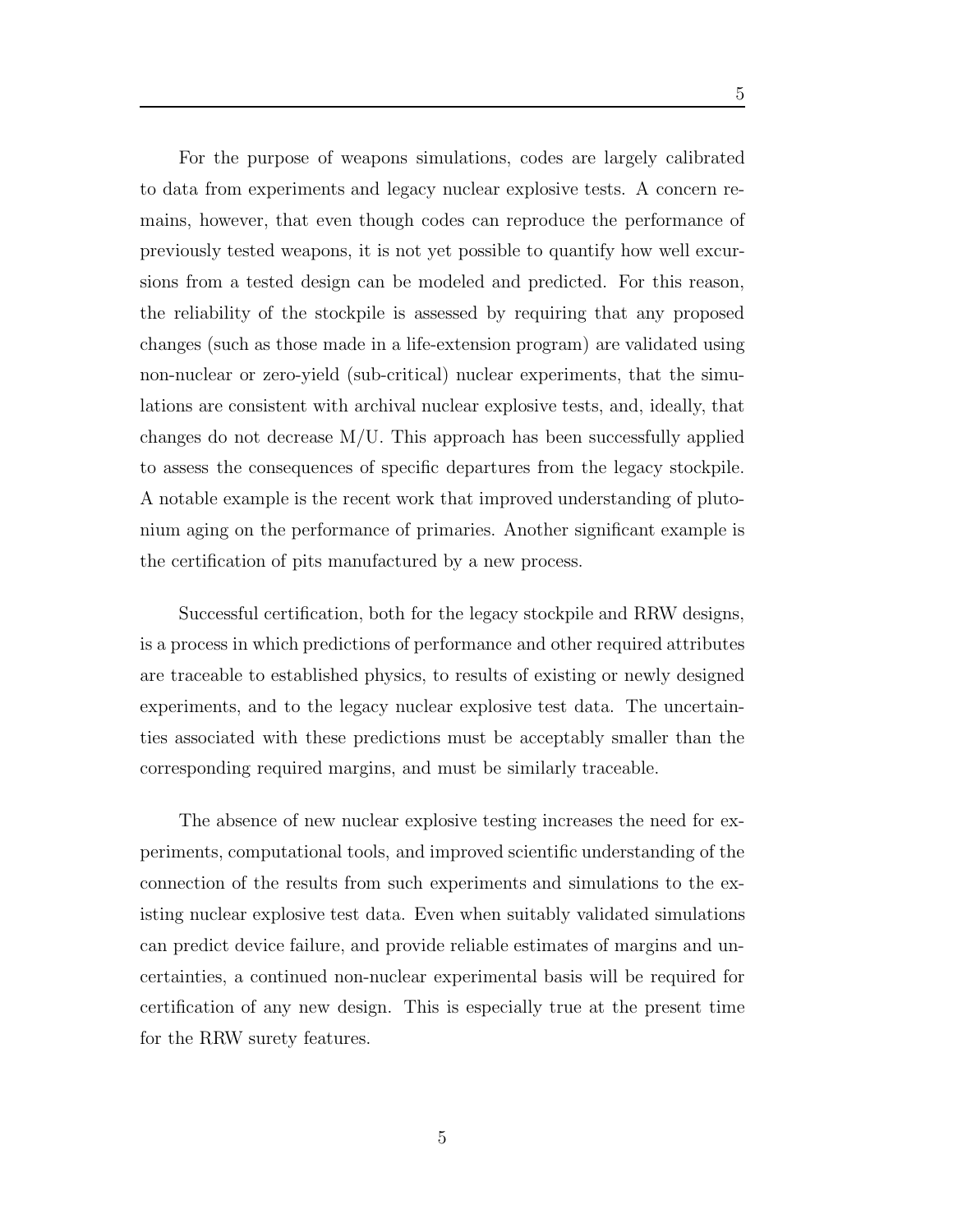### **1.4 Findings and Recommendations for the WRl**

The WR1 design is pursued with the above principles in mind, but certification is not yet assured. The certification plan presented needs further development. For example, additional experiments and analyses are needed that explore failure modes, and assess the impact on performance of new manufacturing processes. Substantial work remains on the physical understanding of the surety mechanisms that are of high priority to the RRW program.

Our findings and recommendations are as follows:

- 1. Certification for WR1 will require new experiments, enhanced computational tools, and improved scientific understanding of the connection of the results from such experiments and simulations to the existing nuclear explosive test data. We recommend
	- continued investigation and development of quantitative measures that assess the connection of WR1 with the legacy nuclear test data,
	- additional hydrodynamic and other (non-nuclear explosive) experiments beyond those indicated in the certification plan presented. Such experiments are intended to extend modeling and simulation capabilities so that future computational tools are predictive not only of device performance, but also of device failure and the limits of validity of the computer simulations. This effort will require the continued availability of hydrodynamic test facilities;
	- that an improved understanding of materials aging and interactions over the proposed multi-decade lifetime of RRW systems be developed.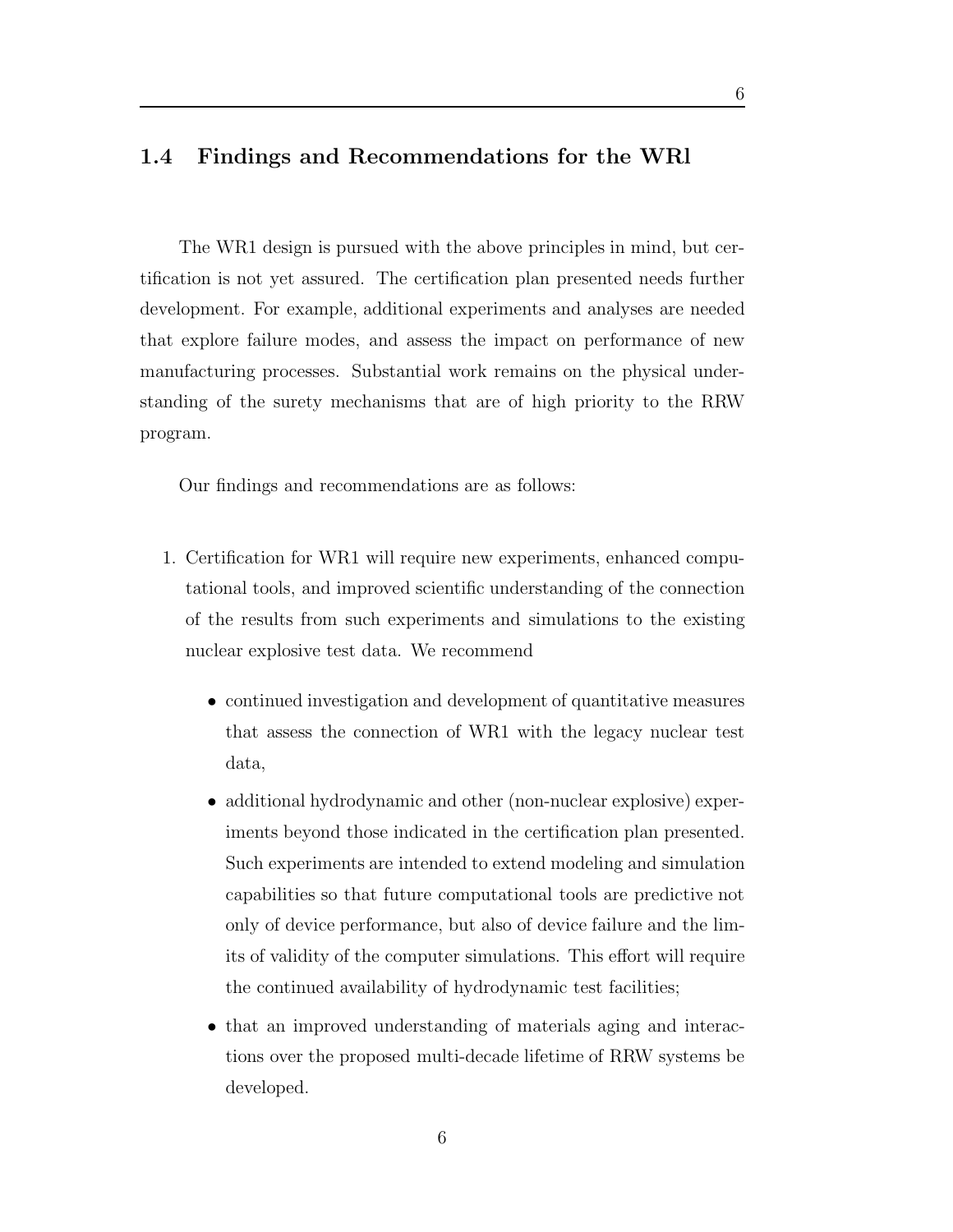- 2. The physical understanding of the enhanced surety features, which address a top requirement for WRl, is still under development. We recommend
	- that substantial effort be placed into surety science, including modeling, materials properties and experimentation (beyond that proposed in the reviewed certification plan),
	- once an improved physical understanding is in hand, a QMU-based assessment of the surety features must be performed.
- 3. New fabrication processes are proposed for WRl with the intent of simplifying manufacturing and achieving cost savings. To ensure that the new manufacturing processes do not have a deleterious effect on WRl performance we recommend that
	- *•* their impact on performance be understood. This will require additional experiments and computer simulations beyond those presented in the certification plan;
	- *•* proven manufacturing processes be maintained as contingency.
- 4. In the absence of new nuclear-explosive testing, the challenges to certification must be met in a peer review regime that establishes confidence in the WRl design. Peer review is essential to establishing the technical credibility of new designs. Peer review for RRW certification must play a larger role than provided for by current NNSA guidelines or envisaged in the LLNL plans presented to us. We recommend that NNSA establish a RRW peer review mechanism with the following elements:
	- the process must be visible, funded, and administered to assure the nation that all expertise available has been applied to a rigorous evaluation of the new design;
	- it is imperative that its effectiveness be examined periodically by an independent organization;